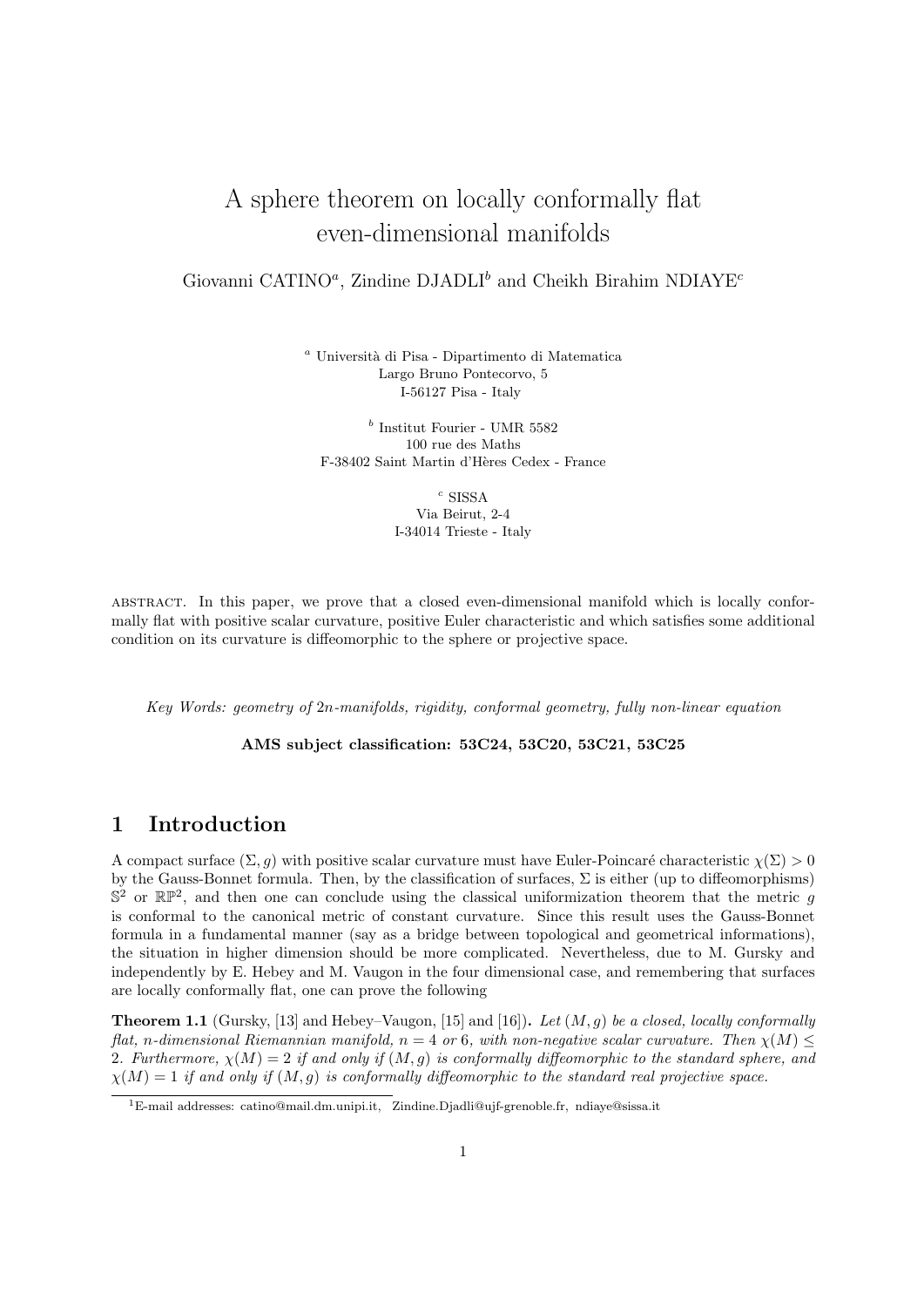As pointed out by Gursky, this result is not true for higher dimensions. Take for example the product of  $\mathbb{S}^4$  equipped with the canonical metric and a four dimensional hyperbolic space form. So, in view of generalizing the classification result of Gursky in higher dimensions, one have to add some additional condition on the geometry of the manifold.

In order to state such a result we need to introduce some notations. Consider  $(M, g)$ , a compact, smooth, n-dimensional Riemannian manifold without boundary. Given a section A of the bundle of symmetric two tensors, we can use the metric to raise an index and view  $A$  as a tensor of type  $(1, 1)$ , or equivalently as a section of  $End(TM)$ . This allows us to define  $\sigma_k(g^{-1}A)$  the k-th elementary function of the eigenvalues of  $g^{-1}A$ , namely, if we denote by  $\lambda_1, \ldots, \lambda_n$  these eigenvalues

$$
\sigma_k(g^{-1}A) = \sum_{1 \leq i_1 < \cdots < i_k \leq n} \lambda_{i_1} \ldots \lambda_{i_k}.
$$

In this paper we choose the tensor (here  $t$  is a real number)

$$
A_g^t = \frac{1}{n-2} \left( Ric_g - \frac{t}{2(n-1)} R_g g \right),
$$

where Ric<sub>g</sub> and R<sub>g</sub> denote the Ricci and the scalar curvature of g respectively. Note that for  $t = 1$ ,  $A_g^1$  is the classical Schouten tensor  $A_g^1 = \frac{1}{n-2} \left( Ric_g - \frac{1}{2(n-1)} R_g g \right)$  (see [1]). Hence, with our notations,  $\sigma_k(g^{-1}A_g^t)$  denotes the k-th elementary symmetric function of the eigenvalues of  $g^{-1}A_g^t$ . We call  $\Gamma_k^+$  the cone defined by

$$
\Gamma_k^+ := \{(\lambda_1,\ldots,\lambda_n) \in \mathbb{R}^n/\sigma_1(\lambda_1,\ldots,\lambda_n) > 0,\ldots,\sigma_k(\lambda_1,\ldots,\lambda_n) > 0\}.
$$

We say that for some t,  $A_g^t$  is in  $\Gamma_k^+$ , if the eigenvalues of  $A_g^t$  are in  $\Gamma_k^+$ .

A Gauss-Bonnet type formula was proved by Viaclovsky in [18] for locally conformally flat manifolds, which relates the classical Gauss-Bonnet-Chern to the integral of the  $\frac{n}{2}$ -th elementary function of the eigenvalues of the Schouten tensor. More precisely we have

$$
\frac{1}{(2\pi)^{(n-1)}((n-2)!!)^2} \int_M \sigma_{\frac{n}{2}}(g^{-1}A_g) dV_g = \chi(M),
$$

where  $\chi(M)$  denotes the Euler characteristic of M.

Our main result is the following:

**Theorem 1.2.** Let  $(M, q)$  be a closed, locally conformally flat, n–dimensional Riemannian manifold,  $n \geq 8$  even, with positive scalar curvature and with positive Euler–Poincaré characteristic. There exists a constant  $t_0 = t_0(n, diam(M, g), ||\nabla^2 Rm||) < 1$  such that, if

$$
A_g^t \in \Gamma_{\frac{n}{2}}^+,
$$

for some  $t \in [t_0,1]$ , then there exists a metric  $\tilde{g}$  conformal to g such that  $A^1_{\tilde{g}} \in \Gamma^+_{\frac{n}{2}}$ . In particular  $(M, \tilde{g})$ has non–negative Ricci curvature ( $Ric_{\tilde{g}} \geq 0$ ).

Note that, since the manifold is assumed to be locally conformally flat, we can also write that  $t_0 =$  $t_0(n, diam(M, g), \|\nabla^2 Ric\|).$ 

Using a classification result for compact, locally conformally flat manifolds with nonnegative Ricci curvature and a vanishing result, we can prove the following classification result

**Theorem 1.3.** Let  $(M, g)$  be a closed, locally conformally flat, n–dimensional Riemannian manifold,  $n \geq 8$  even, with positive scalar curvature and with positive Euler–Poincaré characteristic. There exists a constant  $t_0 = t_0(n, diam(M, g), ||\nabla^2 Ric||) < 1$  such that if

$$
A_g^t \in \Gamma_{\frac{n}{2}}^+,
$$

for some  $t \in [t_0, 1]$ , then M is diffeomorphic to either  $\mathbb{S}^n$  or  $\mathbb{RP}^n$ .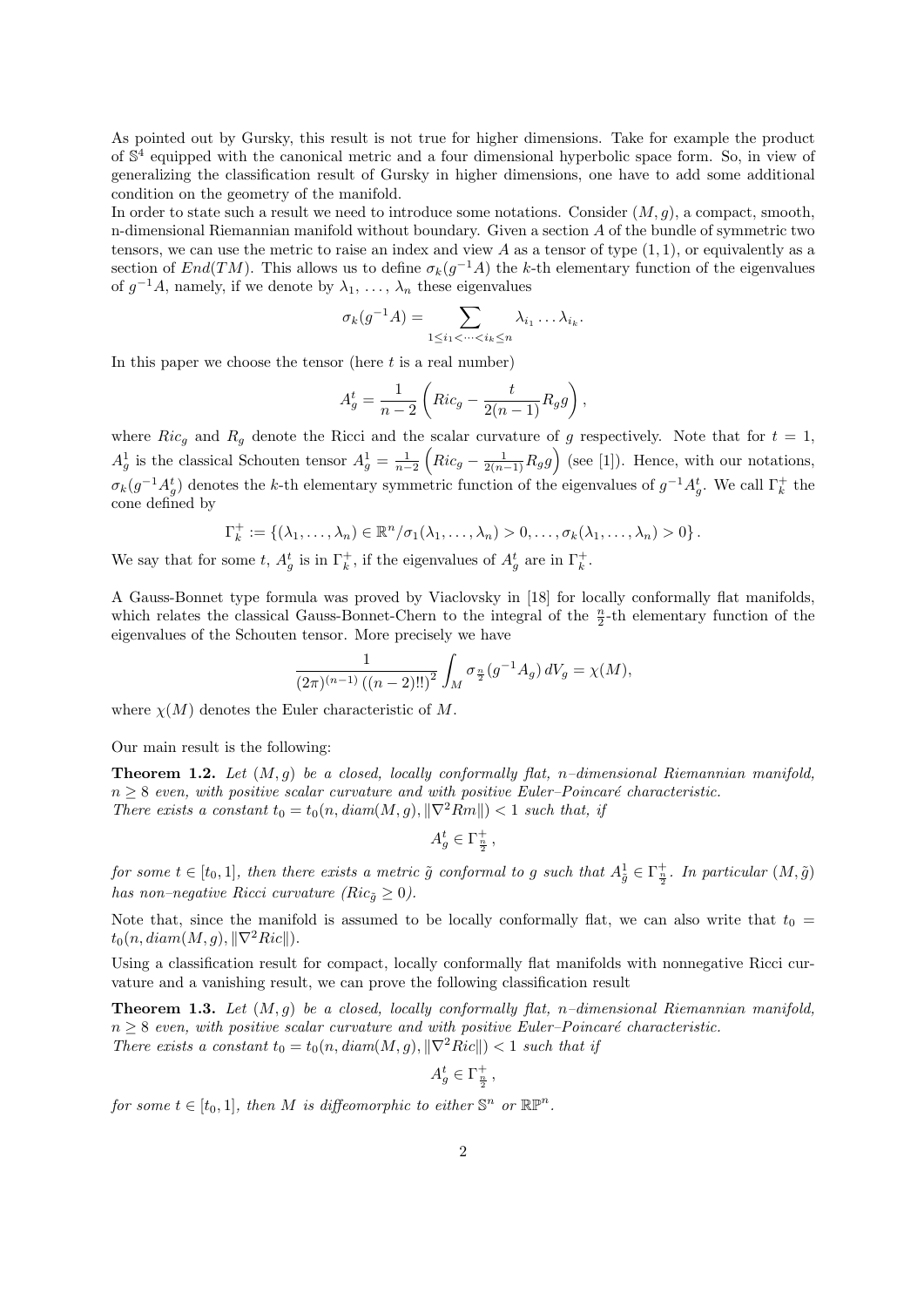**Remark 1.4.** The assumption that there exists a constant  $t_0 = t_0(n, diam(M, g), ||\nabla^2 Ric||) < 1$  such that

$$
A_g^t \in \Gamma_{\frac{n}{2}}^+ \, ,
$$

for some  $t \in [t_0, 1]$ , by the Guan–Viaclovsky–Wang inequality (see [12]), does not imply that the metric g has non–negative Ricci curvature. This would be true, if one could get  $t_0 = 1$ .

We need to point out that there is another result in the same direction due to Guan-Lin-Wang [10], where they proved, as a corollary of a more general result, that if  $(M, g)$  is a locally conformally flat manifold of even dimension, with positive Euler-Poincaré characteristic and with  $A_g^1 \in \Gamma_{\frac{n}{2}-1}$ , then M is diffeomorphic to either  $\mathbb{S}^n$  or  $\mathbb{RP}^n$ . Also in this case, there isn't a relation between their and our assumption.

### 2 Ellipticity

Following [14], we will discuss the ellipticity properties of equation (1).

**Definition 2.1.** Let  $(\lambda_1, \cdot, \lambda_n) \in \mathbb{R}^n$ . We view the k-elementary symmetric function as a function on  $\mathbb{R}^n$ :

$$
\sigma_k(\lambda_1,\cdots,\lambda_n)=\sum_{1\leq i_1<\cdots
$$

and we define

$$
\Gamma_k^+ = \bigcap_{1 \le j \le k} \{ \sigma_j(\lambda_1, \cdots, \lambda_n) > 0 \} \subset \mathbb{R}^n,
$$

For a symmetric linear transformation  $A: V \to V$ , where V is an n-dimensional inner product space, the notation  $A \in \Gamma_2^+$  will mean that the eigenvalues of A lie in the corresponding set. We note that this notation also makes sense for a symmetric 2-tensor on a Riemannian manifold. If  $A \in \Gamma_{\frac{\pi}{2}}^+$ , let  $\sigma_{\frac{n}{2}}^{2/n}(A) = {\sigma_{\frac{n}{2}}(A)}^{2/n}.$ 

**Definition 2.2.** Let  $A: V \to V$ , where V is an n-dimensional inner product space. The  $(\frac{n}{2}-1)$ -Newton transformation associated with A is

$$
T_{(\frac{n}{2}-1)}(A):=\sum_{j=0}^{\frac{n}{2}-1}(-1)^j\sigma_j(A)A^j.
$$

Also, for  $t \in \mathbb{R}$  we define the linear transformation

$$
\mathcal{L}^t(A) := T_{(\frac{n}{2}-1)}(A) + \frac{1-t}{n-2} \sigma_1(T_{(\frac{n}{2}-1)}(A)) \cdot I.
$$

We have the following:

**Lemma 2.3.** (i)  $\Gamma_{\frac{n}{2}}^{+}$  is an open convex cone with vertex at the origin. (ii) If  $A \in \Gamma_{\frac{n}{2}}^+$ , then  $T_{\frac{n}{2}-1}(A)$  is positive definite. Hence for all  $t \leq 1$ ,  $L^t(A)$  is positive definite. (iii) If A and B are symmetric linear transformations,  $A, B \in \Gamma_{\frac{n}{2}}^+$ , then  $\forall \rho \in [0,1]$ ,  $\rho A + (1-\rho)B \in \Gamma_{\frac{n}{2}}^+$ , and

$$
\sigma_{\frac{n}{2}}^{\frac{2}{n}}(\rho A + (1 - \rho)B) \geq \rho \sigma_{\frac{n}{2}}^{\frac{2}{n}}(A) + (1 - \rho) \sigma_{\frac{n}{2}}^{\frac{2}{n}}(B).
$$

**Lemma 2.4.** If  $A : \mathbb{R} \to Hom(V, V)$ , then

$$
\frac{d}{ds}\sigma_{\frac{n}{2}}(A)(s) = \sum_{i,j} T_{(\frac{n}{2}-1)}(A)_{ij}(s) \frac{d}{ds}(A)_{ij}(s),
$$

*i.e, the*  $(\frac{n}{2} - 1)$ -Newton transformation is what arises from differentiation of  $\sigma_{\frac{n}{2}}$ .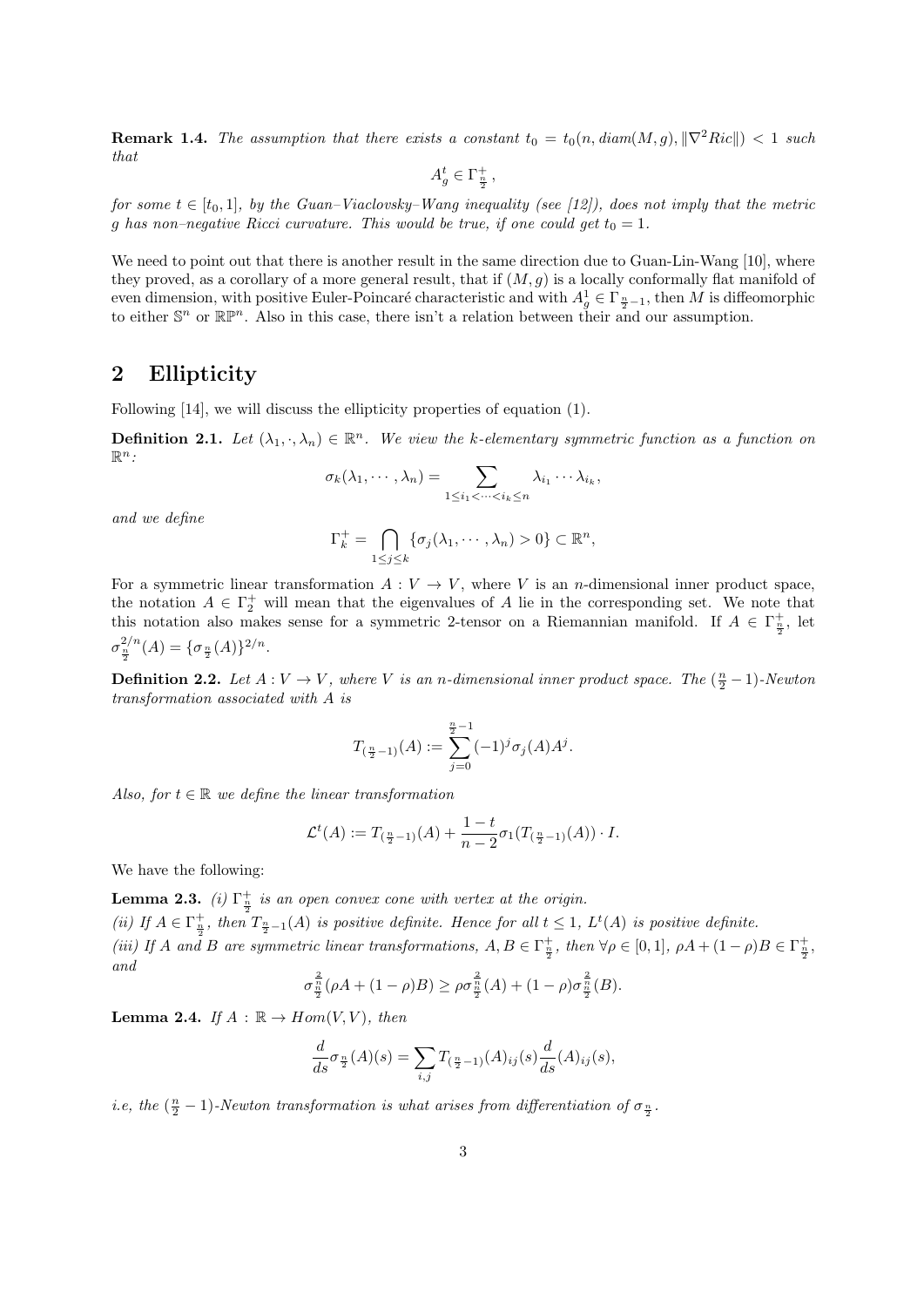*Proof.* The proof of this lemma is a consequence of an easy computation. See Gursky-Viaclovsky [14]  $\Box$ 

**Proposition 2.5** (Ellipticity property). Let  $u \in C^2(M)$  be a solution of equation (1) for some  $t \leq 1$ and let  $\tilde{g} = e^{-2u}g$ . Assume that  $A_{\tilde{g}}^t \in \Gamma_{\frac{n}{2}}^+$ . Then the linearized operator at  $u, \mathcal{L}^t : C^{2,\alpha}(M) \to C^{\alpha}(M)$ , is elliptic and invertible  $(0 < \alpha < 1)$ .

Proof. Define the operator

$$
F_t[u, \nabla_g u, \nabla_g^2 u] = \sigma_{\frac{n}{2}}(g^{-1}A_{\tilde{g}}^t) - f(x)^{\frac{n}{2}}e^{nu},
$$

so that solutions of the equation (1) are exactly the zeroes of  $F_t$ . Define the function  $u_s = u + s\varphi$ , then the linearization at  $u$  of the oerator  $F_t$  is defined by

$$
\mathcal{L}^t(\varphi) = \frac{d}{ds} F_t[u_s, \nabla_g u_s, \nabla_g 2u_s]\Big|_{s=0}
$$
  
= 
$$
\frac{d}{ds} \left( \sigma_{\frac{n}{2}}(g^{-1}A_{\tilde{g}}^t) \right)\Big|_{s=0} - \frac{d}{ds} \left( f(x)^{\frac{n}{2}} e^{nu_s} \right)\Big|_{s=0}.
$$

From Lemma 2.4 we have

$$
\frac{d}{ds} \left( \sigma_{\frac{n}{2}}(g^{-1}A_{\tilde{g}}^{t}) \right) \Big|_{s=0} = T_{\frac{n}{2}-1}(g^{-1}A_{\tilde{g}}^{t})_{ij} \frac{d}{ds} \left( (A_{\tilde{g}}^{t})_{ij} \right) \Big|_{s=0}
$$

.

We compute

$$
\frac{d}{ds}((A_{\tilde{g}}^t)_{ij}))\Big|_{s=0} = (\nabla_g^2 \varphi)_{ij} + \frac{1-t}{n-2}(\Delta_g \varphi)g_{ij} - (2-t)\nabla_g u \cdot \nabla_g \varphi g_{ij} + 2du \otimes d\varphi.
$$

Easly we have also

$$
\frac{d}{ds}\left(f(x)^{\frac{n}{2}}e^{nu_s}\right)\Big)\Big|_{s=0} = nf(x)^{\frac{n}{2}}e^{nu}\varphi.
$$

Putting all togheter, we conclude

$$
\mathcal{L}^t(\varphi) = T_{\frac{n}{2}-1}(g^{-1}A_{\tilde{g}}^t)_{ij} \left( (\nabla_g^2 \varphi)_{ij} + \frac{1-t}{n-2} (\Delta_g \varphi) g_{ij} \right) - n f(x)^{\frac{n}{2}} e^{nu} \varphi + \cdots
$$

where the last terms denote additional ones witch are linear in  $\nabla_q \varphi$ . The first term of the linearization is exactly the one defined in 2.1, i.e.

$$
L^{t}(A_{\tilde{g}}^{t})_{ij} = T_{\frac{n}{2}-1}(A_{\tilde{g}}^{t})_{ij} + \frac{1-t}{n-2}T_{\frac{n}{2}-1}(A_{\tilde{g}}^{t})_{pp}\,\delta_{ij}.
$$

So finally, we have

$$
\mathcal{L}^t(\varphi) = L^t(A_{\tilde{g}}^t)_{ij} (\nabla_g^2 \varphi)_{ij} - n f(x)^{\frac{n}{2}} e^{nu} \varphi + \cdots
$$

Since  $A_{\tilde{g}}^t \in \Gamma_{\frac{n}{2}}^+$ , by Lemma 2.3, we have that the tensor  $L^t(A_{\tilde{g}}^t)$  is positive definite. So the linearized opertator at any solution  $u$  must be elliptic. Note also that, by the previous formula, the operator is of the form

$$
\mathcal{L}^t(\varphi) = E(\varphi) - c(x)\varphi,
$$

where  $E(\varphi)$  is a second order linear elliptic operator and  $c(x)$  is a strictly positive function on M, since  $c(x) = nf(x)^{\frac{n}{2}}e^{nu}$  and  $f(x) > 0$ . This allows us to invert this operator between the Hölder spaces  $C^{2,\alpha}(M)$  and  $C^{\alpha}(M)$ .  $\Box$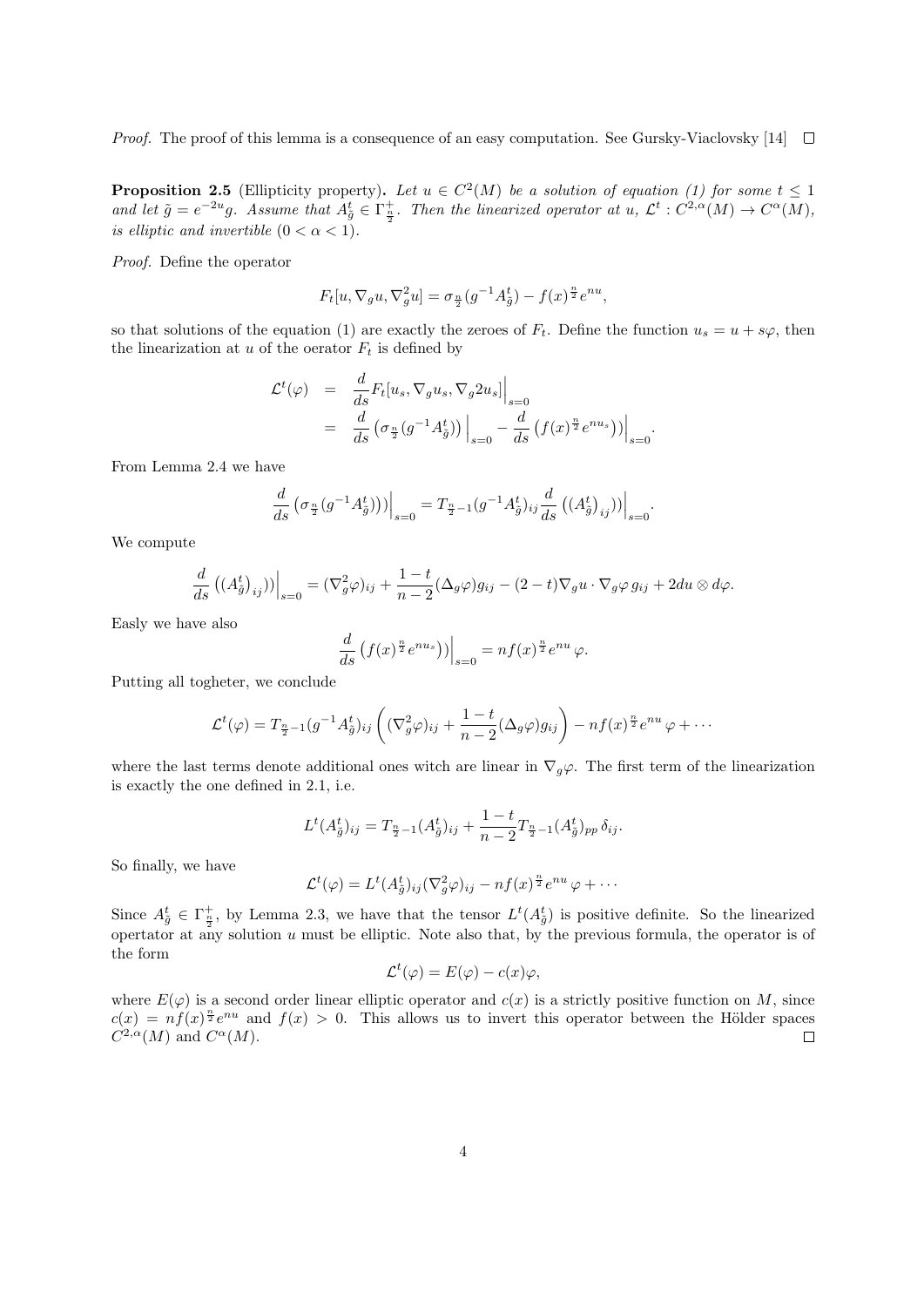For the proof of Theorem 1.2 and Theorem 1.3, we will be concerned with the following equation for a conformal metric  $\tilde{g} = e^{-2u}g$ :

(1) 
$$
\left(\sigma_{\frac{n}{2}}(g^{-1}A_{\tilde{g}}^{t})\right)^{2/n} = fe^{2u},
$$

where f is a positive function on M. Let  $\sigma_1(g^{-1}A_g^1)$  be the trace of  $A_g^1$  with respect to the metric g. We have the following formula for the transformation of  $A_g^t$  under this conformal change of metric:

(2) 
$$
A_{\tilde{g}}^t = A_g^t + \nabla_g^2 u + \frac{1-t}{n-2} (\Delta_g u) g + du \otimes du - \frac{2-t}{2} |\nabla_g u|_g^2 g.
$$

Since

$$
A_g^t = A_g^1 + \frac{1-t}{n-2} \sigma_1(g^{-1} A_g^1) g,
$$

this formula follows easily from the standard formula for the transformation of the Schouten tensor (see [18]):

(3) 
$$
A_{\tilde{g}}^1 = A_g^1 + \nabla_g^2 u + du \otimes du - \frac{1}{2} |\nabla_g u|_g^2 g.
$$

Using this formula we may write  $(1)$  with respect to the background metric q

$$
\sigma_{\frac{n}{2}}\left(g^{-1}\left(A_g^t + \nabla_g^2 u + \frac{1-t}{n-2}(\Delta_g u)g + du \otimes du - \frac{2-t}{2}|\nabla_g u|_g^2g\right)\right)^{2/n} = f(x)e^{2u}.
$$

## 3 Upper bound and higher order estimate

Throughout the sequel,  $(M, g)$  will be a closed *n*-dimensional Riemannian manifold (*n* even) with positive scalar curvature and locally conformally flat. Since  $R_g > 0$ , there exists  $\delta > -\infty$  such that  $A_g^{\delta} \in \Gamma_{\frac{n}{2}}^+$ . (for example we can take  $\delta$  such that  $A_g^{\delta}$  is positive definite, i.e.  $Ric_g - \frac{\delta}{2(n-1)}R_g g > 0$  on M). Note that  $\delta$  only depends on  $\Vert Ric \Vert$ . For  $t \in [\delta, 1]$ , consider the path of equations (in the sequel we use the notation  $A_{u_t}^t := A_{g_t}^t$  for  $g_t$  given by  $g_t = e^{-2u_t}g$ 

(4) 
$$
\sigma_{\frac{n}{2}}^{2/n}(g^{-1}A_{u_t}^t) = fe^{2u_t},
$$

where  $f = \sigma_{\frac{n}{2}}^{2/n} (g^{-1}A_g^{\delta}) > 0$ . Note that  $u \equiv 0$  is a solution of (4) for  $t = \delta$ .

**Proposition 3.1** (Upper bound). Let  $u_t \in C^2(M)$  be a solution of (4) for some  $t \in [\delta, 1]$ , with  $A_{u_t}^t \in \Gamma_{\frac{n}{2}}^+$ . Then  $u_t \leq \overline{\delta}$ , where  $\overline{\delta}$  depends only on  $||Ric||$ .

Proof. From Newton's inequality we have

$$
\sigma^{\frac{2}{n}}_{\frac{n}{2}}\leq C_n\sigma_1,
$$

for some  $C_n > 0$ . So for all  $x \in M$ 

$$
fe^{2u_t} \leq C_n \sigma_1(g^{-1}A_{u_t}^t).
$$

Let  $p \in M$  be a maximum of  $u_t$ , then using (2), since the gradient terms vanish at p and  $(\Delta u_t)(p) \leq 0$ ,

$$
f(p)e^{2u_t(p)} \leq C_n \sigma_1(g^{-1}A_{u_t}^t)(p)
$$
  
=  $C_n \sigma_1(g^{-1}A_g^t)(p) + C_n \frac{2n-2-nt}{n-2}(\Delta u_t)(p)$   
 $\leq C_n \sigma_1(g^{-1}A_g^t)(p)$   
 $\leq C_n \sigma_1(g^{-1}A_g^{\delta})(p).$ 

Since M is compact, then  $u_t \leq \overline{\delta}$ , for some  $\overline{\delta}$  depending only on  $\Vert Ric \Vert$ .

 $\Box$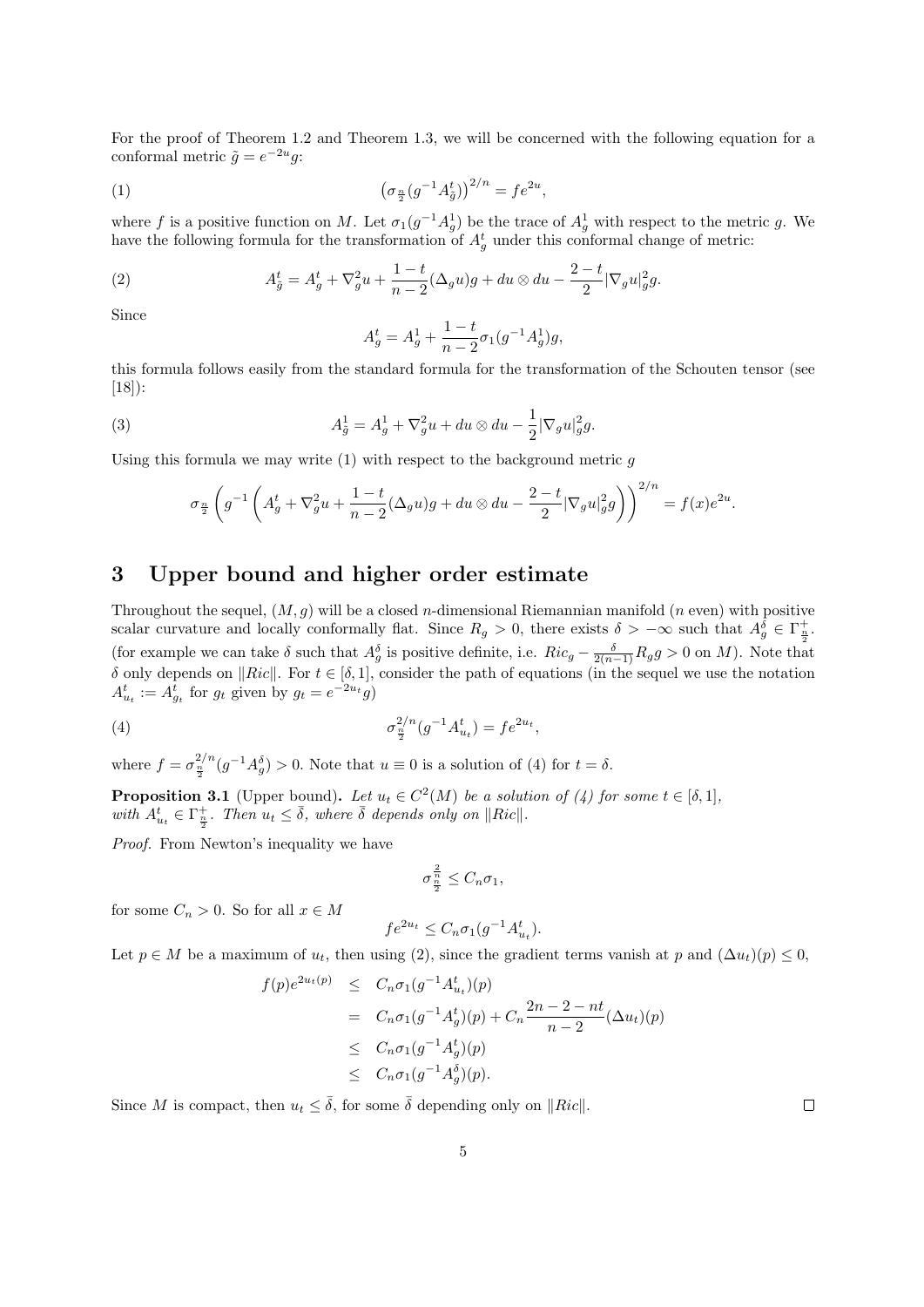Once we have an upper bound for the solutions of equation (4), by the work of S. Chen [7], we immediately get  $C^1$  and  $C^2$  estimates:

**Proposition 3.2** ( $C^1$  and  $C^2$  estimates). Let  $u_t \in C^4(M)$  be a solution of (4) for some  $t \in [\delta,1]$ , with  $A_{u_t}^t \in \Gamma_2^+$ . Then

$$
\sup_M (|\nabla_g u_t|_g^2 + |\nabla_g^2 u_t|_g) \le C_1,
$$

where  $C_1$  depens only on n, diam(M, q) and  $\|\nabla^2 Rm\|$ .

Now, by the Yamabe equation for the conformal deformation of the scalar curvature, we have that

$$
R_{g_t}e^{-2u_t} = (R_g + 2(n-1)\Delta_g u_t - (n-1)(n-2)|\nabla_g u_t|_g^2).
$$

So we obtained an uniform estimates for the scalar curvature of  $g_t$ , i.e.

**Proposition 3.3.** Let  $u_t \in C^4(M)$  be a solution of (4) for some  $t \in [\delta,1]$ , with  $A_{u_t}^t \in \Gamma_2^+$ . Then

$$
0 < R_{g_t} e^{-2u_t} \le \Lambda,
$$

where  $\Lambda$  is a positive constant depending only on n diam $(M, g)$  and  $\|\nabla^2 Rm\|$ .

#### 4 Lower bound

**Proposition 4.1** (Lower Bound). There exists a constant  $t_0 = t_0(n, diam(M, g), \|\nabla^2 Rm\|) < 1$  such that, if  $u_t \in C^2(M)$  is a solution of (4) and if  $A_{u_t}^t \in \Gamma_{\frac{n}{2}}^+$  for some  $t \in [t_0,1]$ , then  $u_t \geq \delta$  for some uniform constant  $\delta$  depending only on diam(M, g) and  $\|\nabla^2 Rm\|$ .

Proof. It's easy to see that the following formula holds

$$
\sigma_{\frac{n}{2}}(g^{-1}A_g^t) = \sigma_{\frac{n}{2}}(g^{-1}A_g) + C_1(1-t)^{\frac{n}{2}}\sigma_1(g^{-1}A_g)^{\frac{n}{2}} + \sum_{i=1}^{\frac{n}{2}-1}c_{n,i}\left(\frac{1-t}{n-2}\right)^{\frac{n}{2}-i}\sigma_i(g^{-1}A_g)(\sigma_1(g^{-1}A_g))^{\frac{n}{2}-i},
$$

for some positive constants  $C_1$  and  $c_{n,i}$  depending only on n and i.

Since  $A_{u_t}^t \in \Gamma_{\frac{n}{2}}^+$ , we have  $\sigma_i(g_{u_t}^{-1}A_{u_t}^t) > 0$  for all  $1 \leq i \leq n/2$ . So, iterating the previous formula, we can easily check that

$$
\sigma_i(g_{u_t}^{-1}A_{u_t}^1) > -C_i(1-t)^i\left(\sigma_1(g_{u_t}^{-1}A_{u_t}^1)\right)^i,
$$

for some positive constants  $C_i$  depending only on n. Hence, by the previous formula, we have

$$
\sigma_{\frac{n}{2}}(g_{u_t}^{-1}A_{u_t}^t) \ge \sigma_{\frac{n}{2}}(g_{u_t}^{-1}A_{u_t}^1) + C_1(1-t)^{\frac{n}{2}}\sigma_1(g_{u_t}^{-1}A_{u_t}^1)^{\frac{n}{2}} - C_2(1-t)^{\frac{n}{2}}\sigma_1(g_{u_t}^{-1}A_{u_t}^1)^{\frac{n}{2}}.
$$

On the other hand, since  $u_t$  is a solution of equation (4), we have

$$
\sigma_{\frac{n}{2}}(g_{u_t}^{-1}A_{u_t}^t) = e^{nu_t} \sigma_{\frac{n}{2}}(g^{-1}A_{u_t}^t) = e^{2nu_t} f^{\frac{n}{2}},
$$

or equivalently

$$
e^{-nu_t}\sigma_{\frac{n}{2}}(g_{u_t}^{-1}A_{u_t}^t) = e^{nu_t}f^{\frac{n}{2}}.
$$

Integrating on M this with respect to  $dV_q$ , we obtain

$$
C \int_{M} e^{nu_{t}} dV_{g} \geq \int_{M} e^{nu_{t}} f^{\frac{n}{2}} dV_{g}
$$
  
= 
$$
\int_{M} e^{-nu_{t}} \sigma_{\frac{n}{2}}(g_{u_{t}}^{-1} A_{u_{t}}^{t}) dV_{g}
$$
  
= 
$$
\int_{M} \sigma_{\frac{n}{2}}(g_{u_{t}}^{-1} A_{u_{t}}^{t}) dV_{g_{u_{t}}}
$$
  

$$
\geq \int_{M} \sigma_{\frac{n}{2}}(g_{u_{t}}^{-1} A_{u_{t}}^{1}) dV_{g_{u_{t}}} + C_{1}(1-t)^{\frac{n}{2}} \int_{M} R_{g_{u_{t}}}^{\frac{n}{2}} dV_{g_{u_{t}}} - C_{2}(1-t)^{\frac{n}{2}} \int_{M} R_{g_{u_{t}}}^{\frac{n}{2}} dV_{g_{u_{t}}},
$$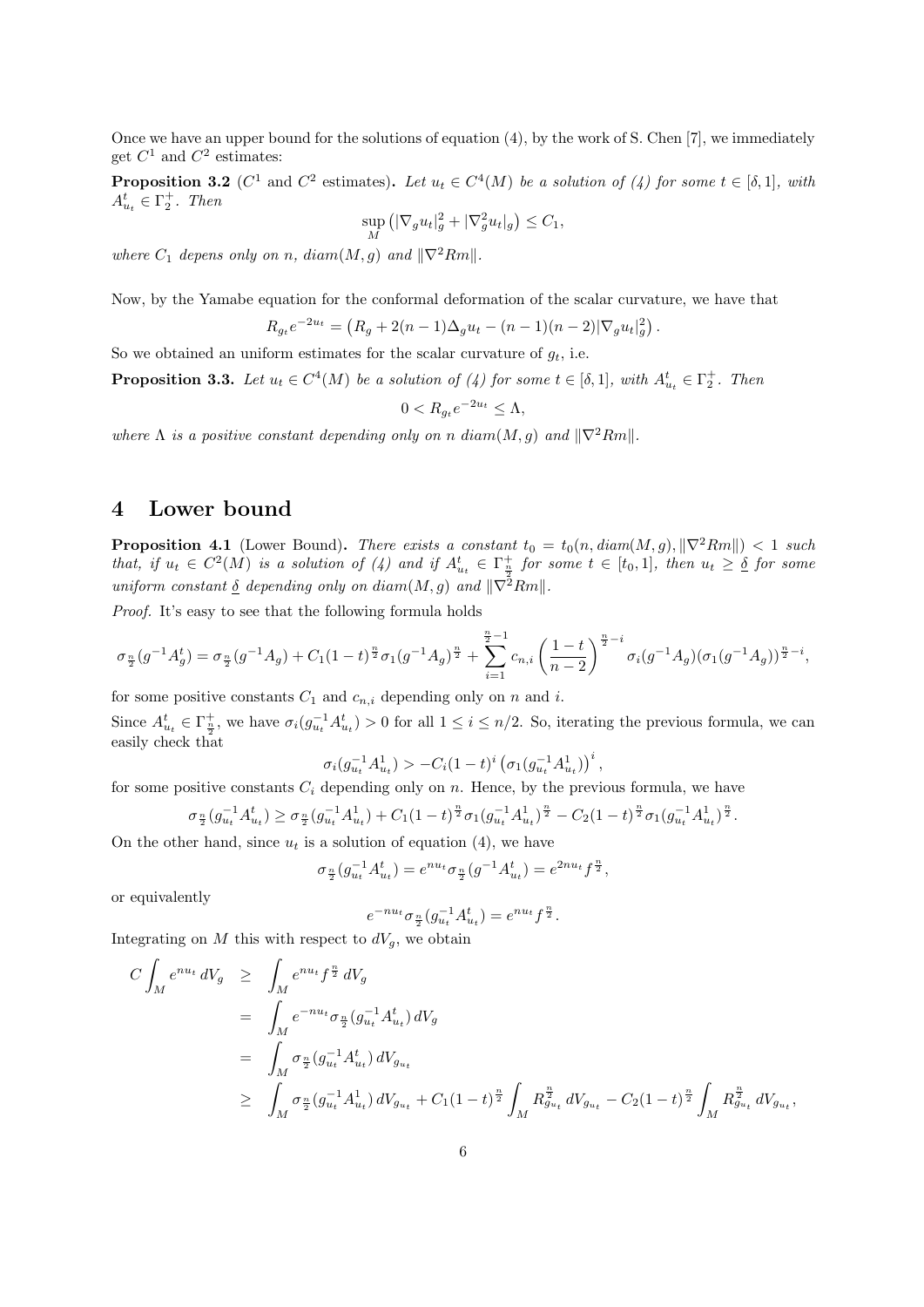where  $C > 0$  is chosen so that  $f^{\frac{n}{2}} \leq C$  (recall that, since  $f = \sigma_{\frac{n}{2}}^{2/n} (g^{-1}A_g^{\delta})$ , C depends only on  $||Ric||$ ). Using Hölder inequality and the definition of the Yamabe invariant (which is positive), we get

$$
\int_M R_{g_{u_t}}^{\frac{n}{2}} dV_{g_{u_t}} \ge (Y(M,[g]))^{\frac{n}{2}}.
$$

Moreover, by the result of Viaclovsky in [18], we have the conformal invariance

$$
\int_M \sigma_{\frac{n}{2}}(g_{u_t}^{-1}A_{u_t}^1) dV_{g_{u_t}} = \int_M \sigma_{\frac{n}{2}}(g^{-1}A_g^1) dV_g.
$$

Thus we get

$$
C\int_M e^{nu_t} dV_g \ge \int_M \sigma_{\frac{n}{2}}(g^{-1}A_g^1) dV_g + C_1(1-t)^{\frac{n}{2}}(Y(M,[g]))^{\frac{n}{2}} - C_2(1-t)^{\frac{n}{2}}\int_M R_{g_{u_t}}^{\frac{n}{2}} dV_{g_{u_t}}.
$$

Now, by Proposition 3.3, we have an uniform estimate for the quantity

$$
\int_M R_{g_t}^{\frac{n}{2}} dV_{g_t} = \int_M R_{g_t}^{\frac{n}{2}} e^{-nu_t} dV_g.
$$

Hence for  $t_0$  sufficientely close to 1, since the Euler-Poincaré characteristic of M is positive, we can always assume that

$$
\int_M \sigma_{\frac{n}{2}}(g^{-1}A_g^1) dV_g + C_1 (1-t)^{\frac{n}{2}} (Y(M,[g]))^{\frac{n}{2}} - C_2 (1-t)^{\frac{n}{2}} \int_M R_{g_t}^{\frac{n}{2}} dV_{g_t} = \lambda_t > 0,
$$

for every  $t \in [t_0, 1]$ . This gives

$$
\max_{M} u_t \ge \frac{1}{n} \log \lambda_t - C(\text{diam}(M, g), ||Ric||).
$$

By Proposition 3.2,  $\max_M |\nabla_g u_t|_g \leq C_1$ . This implies the Harnack inequality

$$
\max_{M} u_t \leq \min_{M} u_t + C(\text{diam}(M, g), \|\nabla^2 Rm\|),
$$

by simply integrating along a geodesic connecting points at which  $u_t$  attains its maximum and minimum. Combining these two inequalities, we obtain

$$
u_t \ge \min_M u_t \ge \frac{1}{n} \log \lambda_t - C =: \underline{\delta}\,,
$$

where C only depends on diam(M, g) and  $\|\nabla^2 Rm\|$ . This ends the proof of the lemma.

In the previous section we prove that for a solution  $u_t$  of the equation (4), with  $A_u^t \in \Gamma_{\frac{n}{2}}^+$ , we have a priori  $C^1$  and  $C^2$  estimates just depending on the upper bound of the function  $u_t$ . Now, if  $\overline{t} \in [t_0, 1]$ , where  $t_0$ is the one of Proposition 4.1, since  $u_t \in C^2(M)$  has a lower bound too, from Proposition 3.2 we have

$$
||u_t||_{L^{\infty}(M)} + ||\nabla_g u_t||_{L^{\infty}(M)} + ||\nabla_g^2 u_t||_{L^{\infty}(M)} \leq C,
$$

where C depends only on n,  $diam(M, g)$  and  $\|\nabla^2 Rm\|$ . By the works of Krylov [17] and Evans [8] we obtain  $C^{2,\alpha}$  estimates, i.e

**Proposition 4.2.** Let  $u_t \in C^4(M)$  be a solution of (4) for some  $t \in [t_0, 1]$ , with  $A_{u_t}^t \in \Gamma_{\frac{n}{2}}^+$ . Then

 $||u||_{C^{2,\alpha}(M)} < C,$ 

where C is a positive constant depending only on n, diam(M, q) and  $\|\nabla^2 Rm\|$ .

 $\Box$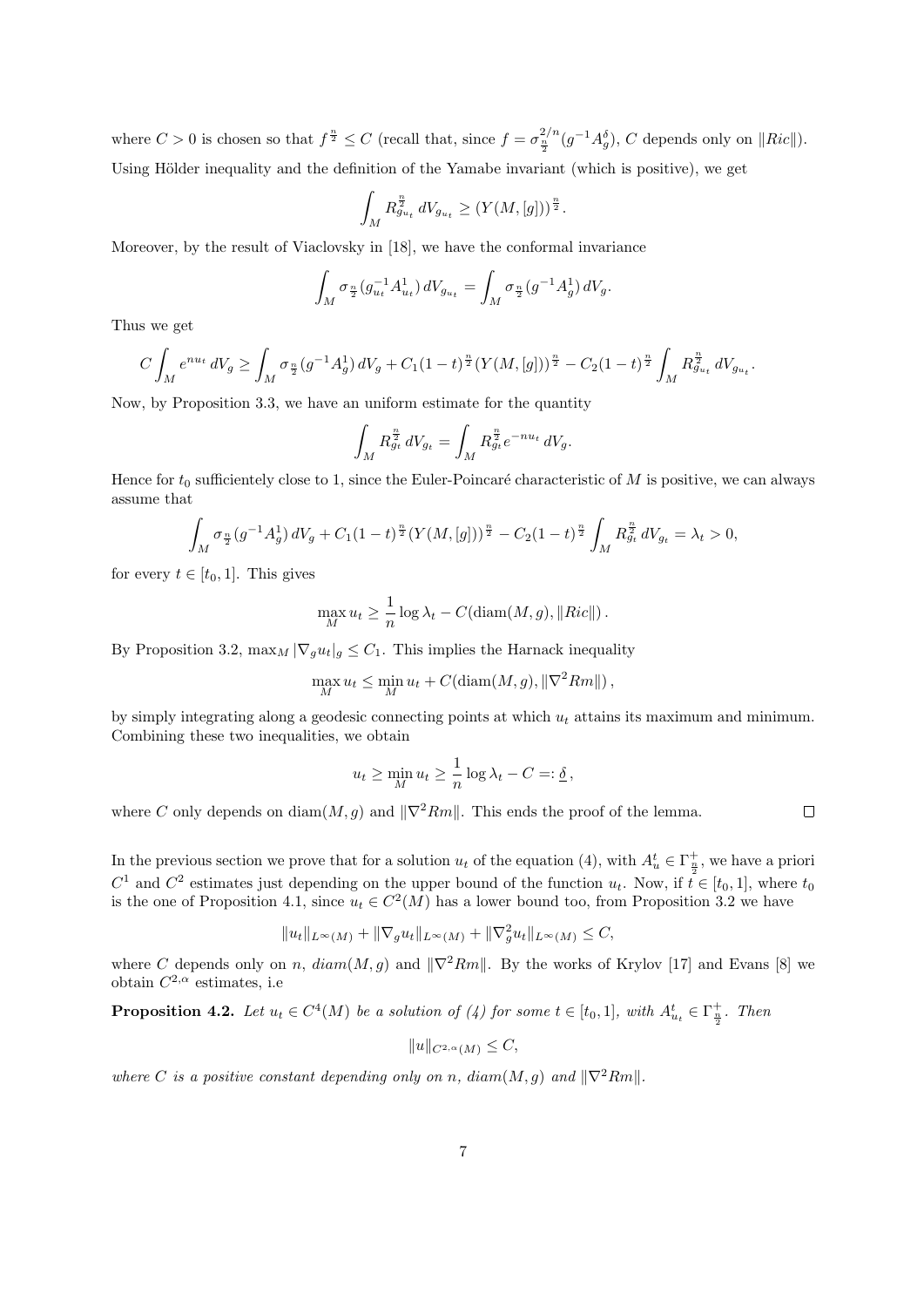#### 5 Proof of Theorem 1.2

Let  $t_0 = t_0(n, \text{diam}(M, q), ||\nabla^2 Rm||) < 1$  be the one of Proposition 4.1. We assume by hypothesis that

$$
A_g^{t_0} \in \Gamma_{\frac{n}{2}}^+.
$$

The parameter  $t_0$  will be the starting point in order to use the continuity method. Our 1-parameter family of equations, for  $t \in [t_0, 1]$ , is

(5) 
$$
\sigma_{\frac{n}{2}}^{2/n}(g^{-1}A_{u_t}^t) = f(x)e^{2u_t},
$$

with  $f(x) = \sigma_{\frac{n}{2}}^{2/n} (g^{-1} A_g^{t_0}) > 0$ . Define the set

$$
\mathcal{S} = \left\{ t \in [t_0, 1] \mid \exists \text{ a solution } u_t \in C^{2,\alpha}(M) \text{ of (5) with } A^t_{u_t} \in \Gamma^+_{\frac{n}{2}} \right\}.
$$

Clearly, with our choice of f,  $u \equiv 0$  is a solution for  $t = t_0$ . By assumption,  $t_0 \in S$ , and  $S \neq \emptyset$ . Let  $t \in \mathcal{S}$ , and  $u_t$  be a solution. By Proposition 2.5, the linearized operator at  $u_t, \mathcal{L}^t : C^{2,\alpha}(M) \to C^{\alpha}(M)$ , is invertible. The implicit function theorem tells us that  $S$  is open. From classical elliptic theory, since  $u_t \in C^{2,\alpha}(M)$ , by a bootstrap argument using classical Schauder estimates, it follows that  $u_t \in C^{\infty}(M)$ , since  $f \in C^{\infty}(M)$ . By Proposition 4.2 and the classical Ascoli-Arzela's Theorem, we will get that S must be closed, therefore  $S = [t_0, 1]$ . The metric  $\tilde{g} = e^{-2u_1}g$  then satisfies  $\sigma_k(A_{\tilde{g}}^1) > 0$  for all  $1 \leq k \leq \frac{n}{2}$ . The inequality on the Ricci curvature in Theorem 1.2 follows from the following proposition for  $k = \frac{n}{2}$  (see [12] for the proof)

**Proposition 5.1.** If for some metric  $g_1$  on M we have  $A_{g_1} \in \Gamma_k^+$ , then

$$
Ric(g_1) \ge \frac{2k - n}{2k(n-1)} R_{g_1} g_1.
$$

# 6 Proof of Theorem 1.3

In Theorem 1.2 we have proved that if  $(M, g)$  is an even-dimensional, closed, locally conformally flat manifolds with positive scalar curvature, positive Euler-Poincaré characteristic, and "close to" be  $\frac{n}{2}$ -admissible, then M admits a metric  $\tilde{g}$  which is  $\frac{n}{2}$ -admissible, i.e. with  $A_{\tilde{g}} \in \Gamma_{\frac{n}{2}}^+$ . In particular it turns out that the Ricci curvature  $(Ric_{\tilde{q}})$  must be nonnegative. By the classification theorem for locally conformally flat manifolds with nonnegative Ricci curvature (for instance, see  $[2]$ ), we have that M must be conformally equivalent to either a space form or a finite quotient of a Riemannian  $\mathbb{S}^{n-1}(c) \times \mathbb{S}^1$ , for some  $c > 0$ . Moreover, for locally conformally flat manifolds which admit k-admissible metrics (i.e. metrics g such that  $A_g \in \Gamma_k^+$ ) we have topological restrictions (see, for example, [6], [9], [11]). In [9] they proved the following vanishing theorem

**Proposition 6.1** (Gonzáles, [9]). Let  $(M, g)$  be a closed, locally conformally flat manifold, with  $A_g \in \Gamma_k^+$ ,  $k < n/2$ . Then the q-th Betti number  $b_q = 0$ , for

$$
\frac{n-2k}{2} + 1 \le q \le \frac{n+2k}{2} - 1.
$$

Since  $A_{\tilde{g}} \in \Gamma_{\frac{n}{2}-1}^+$ , we can apply this proposition to the case  $k = \frac{n}{2} - 1$  to get that the q-th Betti number

$$
b_q = 0
$$
, for  $2 \le q \le n - 2$ .

Since the Euler characteristic can be defined in terms of the Betti numbers, by Poincaré duality, we get that

$$
\chi(M) = 2 - 2b_1.
$$

Then  $0 < \chi(M) \leq 2$ , which forces the manifold M to be diffeomorphic to either  $\mathbb{R}P^n$  (if  $\chi(M) = 1$ ) or  $\mathbb{S}^n$  (if  $\chi(M) = 2$ ).